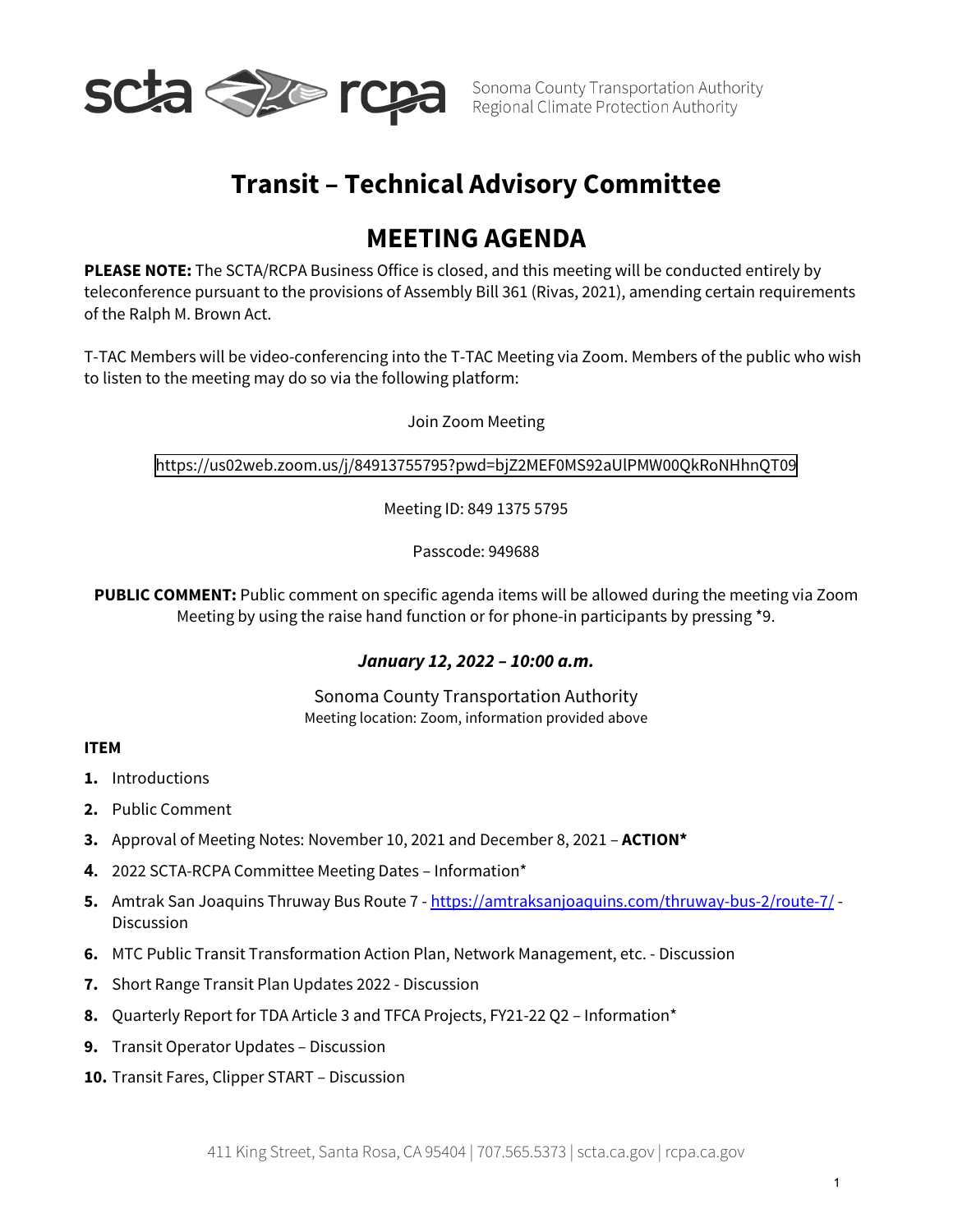#### **11.** Other Business / Comments / Announcements

#### **12.** Adjourn – **ACTION**

\*Materials attached \*\*Materials to emailed out and posted ahead of meeting

#### The next **SCTA/RCPA** meeting will be held **February 14, 2022** The next **T-TAC** meeting will be held **February 9, 2022**

ACCOMMODATION FOR PERSONS LIVING WITH A DISABILITY: If you have a disability that requires the agenda materials to be in an alternate format or that requires an interpreter or other person to assist you while attending this meeting, please contact SCTA/RCPA at least 72 hours prior to the meeting to ensure arrangements for accommodation. SB 343 DOCUMENTS RELATED TO OPEN SESSION AGENDAS: Materials related to an item on this agenda submitted to the Transit-Technical Advisory Committee after distribution of the agenda packet are available for public inspection in the Sonoma County Transportation Authority office at 411 King Street, during normal business hours. Pagers, cellular telephones and all other communication devices should be turned off during the committee meeting to avoid electrical interference with the sound recording system.

TO REDUCE GHG EMISSIONS: Please consider carpooling or taking transit to this meeting. For more information chec[k www.511.org,](http://www.511.org/) [www.GoSonoma.org](http://www.gosonoma.org/)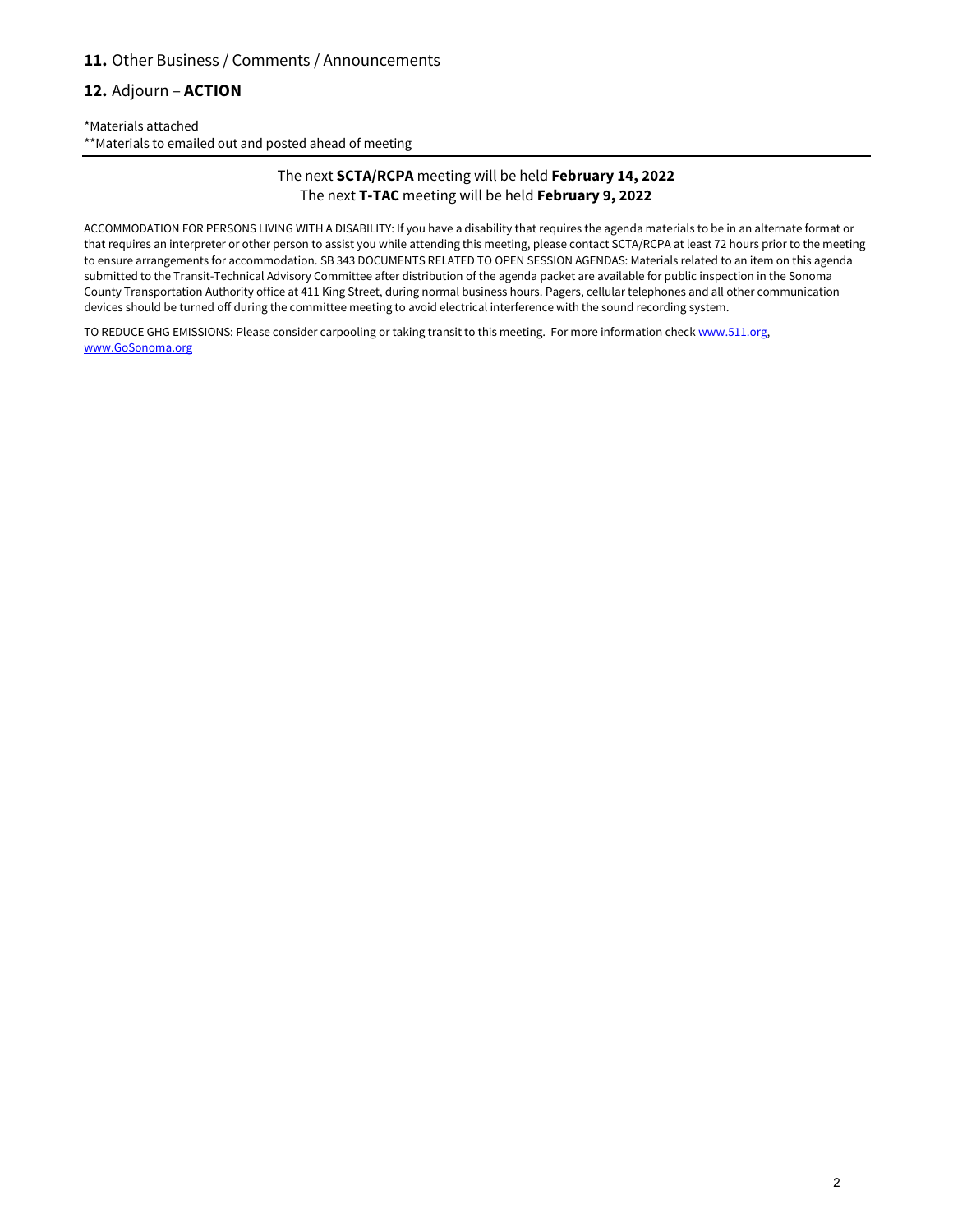

Sonoma County Transportation Authority Regional Climate Protection Authority

In accordance with Assembly Bill 361, Governor Newsom's March 4, 2020 State of Emergency due to the COVID-19 pandemic, Sonoma County Public Health Officer's Recommendation for Teleconferenced Meetings, and Sonoma County Transportation Authority/Regional Climate Protection Authority's Concurrent Resolution 2021-17, this meeting was conducted by teleconference.

### [You can view the recording of this meeting in its entirety by clicking here.](https://www.youtube.com/watch?v=4Pjb5_eoJ4I)

#### **TRANSIT TECHNICAL ADVISORY COMMITTEE MEETING NOTES**

#### **Meeting Notes of November 10, 2021**

#### **ITEM**

# **1.** Introductions

Meeting called to order by Dana Turréy at 10:01 a.m.

Committee Members: Rachel Ede, Santa Rosa CityBus; Shawn Sosa, Santa Rosa CityBus; Yuri Koslen, Santa Rosa CityBus; Bryan Albee, Sonoma County Transit; Chris Bearden, SMART; Jacob Brown, Golden Gate Transit; Steve Schmitz, Sonoma County Transit; Maria Arce, Sonoma County Transit; David Davenport, Golden Gate Transit; Jared Hall, Petaluma Transit.

Guest: Steve Birdlebough, Sonoma County Transportation and Land Use Coalition; Brant Arthur, Sonoma Clean Power.

Staff: Dana Turrey; Suzanne Smith; Drew Nichols; David Ripperda.

**2.** Public Comment

N/A

**3.** Approval of Meeting Notes: October 13<sup>th</sup>, 2021 – **ACTION\***

This item begins at  $3:55$  on the video recording.

Bryn Albee moved for approval of the October 13, 2021 meeting minutes, Jared Hall seconded.

The committee unanimously approved the October 13, 2021 meetings notes as submitted via acclimation.

#### **4. FTA Section 5310 2022 Call for Projects**

This item begins at  $4:18$  on the video recording.

Dana Turrey announced the Call for Projects to the committee.

Suzanne Smith asked the committee about the timing for PEPRA and Department of Labor issue. Rachel Ede, Jared Hall, Bryan Albee, Shawn Sosa, and Jacob Brown commented on PEPRA and its potential affects.

# **5. MTC public Transit Transformation Action Plan, Network Management, etc.**

This item begins at  $16:47$  on the video recording.

Dana Turrey opened for discussion on topics related to the Public Transit Transformation Action Plan.

There were no new items to report on or discuss.

#### **6. Future of Transit Ad Hoc update**

This item begins at  $17:50$  on the video recording.

Staff continue to work on options from the MTC grant to implement the Phase 2 of the work.

# **7. Transit Operator updates – Discussion**

This item begins at  $18:42$  on the video recording.

Bryan Albee (Sonoma County Transit), Jared Hall (Petaluma Transit), David Davenport and Jacob Brown (Golden Gate Transit), Rachel Ede, Yuri Koslen, and Shawn Sosa (Santa Rosa CityBus), and Chris Bearden (SMART) each provided an update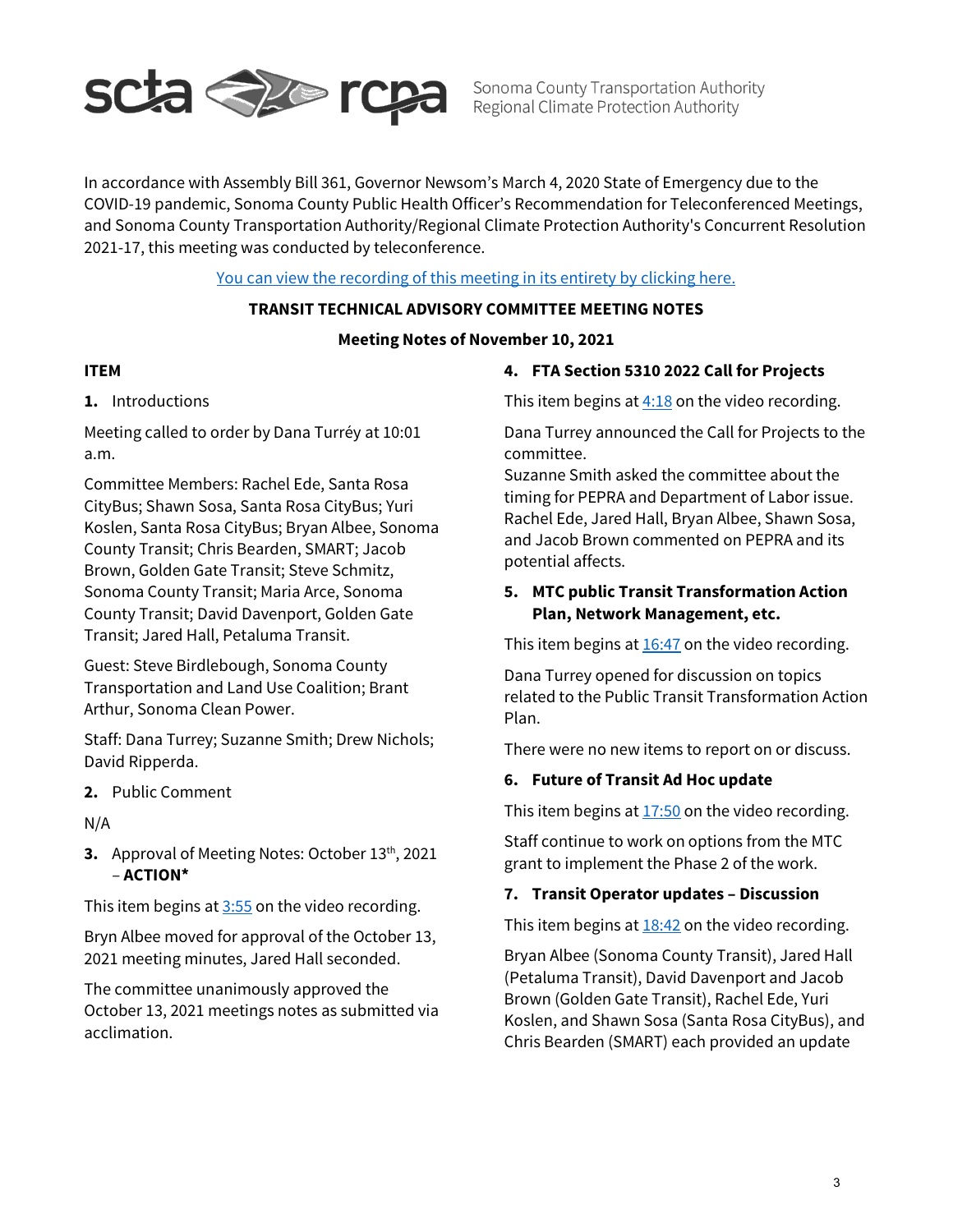to the committee on the work in their respective agencies.

# **8. Transit Fares, including Clipper START**

This item begins at  $31:23$  on the video recording.

David Davenport spoke on a public meeting for a new ferry service.

# **9. Emergency Ride Home Program update**

This item begins at  $32:02$  on the video recording

Dana Turrey updated the committee on the program and discussed ideas to use the remining funding of the grant.

Staff received comments from Rachel Ede, Yuri Koslen, and Bryan Albee.

# **10. Other Business / Comments / Announcements**

This item begins at [38:5](https://www.youtube.com/watch?v=tW3y09ZwMfI&t=2336s)6 on the video recording.

Brant Arthur, Sonoma Clean Power (SCP), recalled SCP's effort to support transit electrification, and reported on fuel standard credits and technical assistance support SCP could offer to transit agencies.

# **11. Adjourn**

The meeting adjourned at 10:55 am.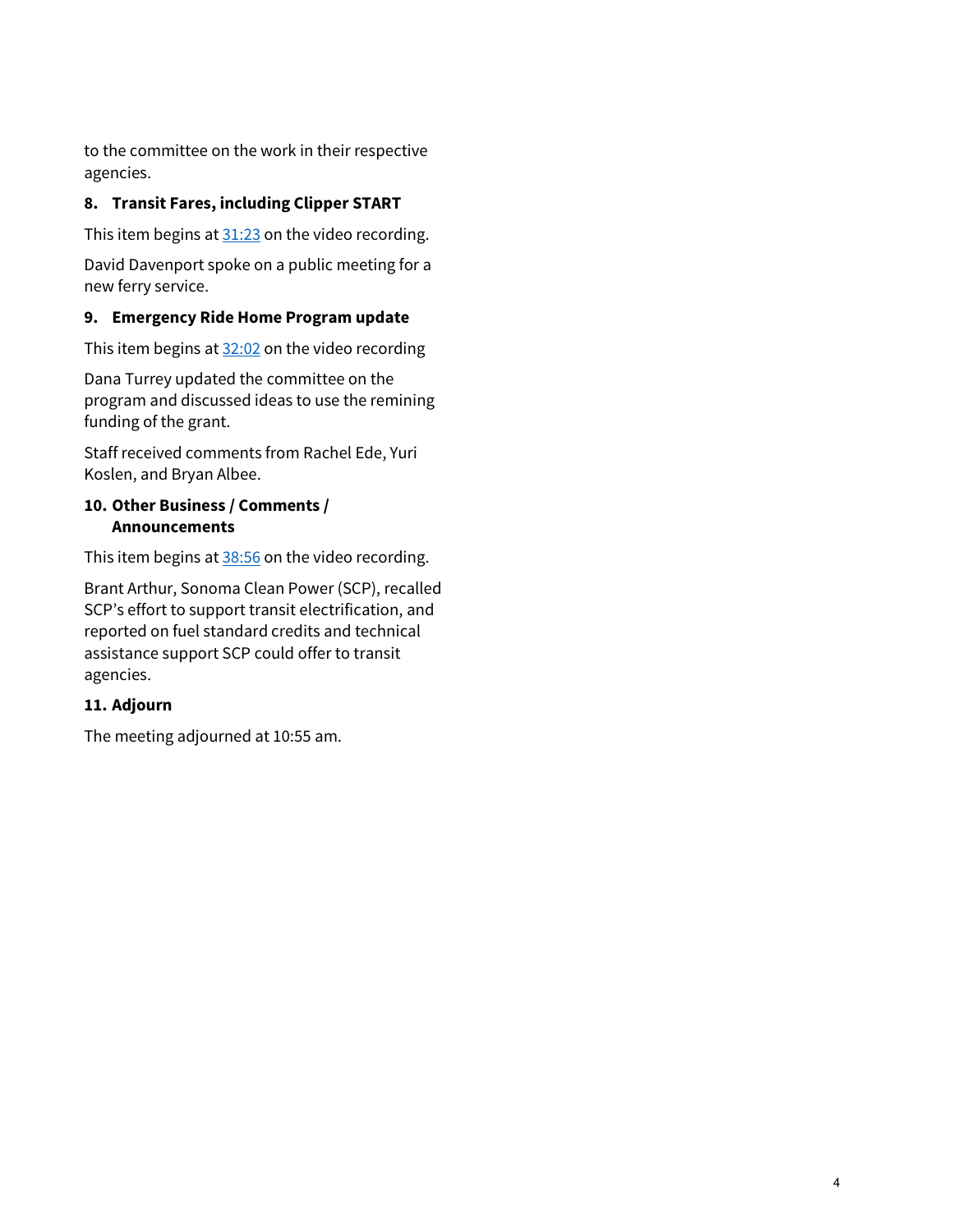

Sonoma County Transportation Authority Sonoma County Transportation Authority<br>Regional Climate Protection Authority

In accordance with Assembly Bill 361, Governor Newsom's March 4, 2020 State of Emergency due to the COVID-19 pandemic, Sonoma County Public Health Officer's Recommendation for Teleconferenced Meetings, and Sonoma County Transportation Authority/Regional Climate Protection Authority's Concurrent Resolution 2021-17, this meeting was conducted by teleconference.

# You can view [the recording](https://www.youtube.com/watch?v=X4gdPqzTWW0) of this meeting in its entirety by clicking here.

#### **TRANSIT TECHNICAL ADVISORY COMMITTEE MEETING NOTES**

#### **Meeting Notes of December 8, 2021**

#### **ITEM**

# **1.** Introductions

Meeting called to order by Dana Turréy at 10:01 a.m.

Committee Members: Rachel Ede, Santa Rosa CityBus; Bryan Albee, Sonoma County Transit; Emily Betts, SMART; Jacob Brown, Golden Gate Transit; Mona Babauta, Golden Gate Transit; Clifford Duong, Golden Gate Transit; David Davenport, Golden Gate Transit; Jared Hall, Petaluma Transit; Aida Banihashemi, Marin Transit.

Guest: Steve Birdlebough, Sonoma County Transportation and Land Use Coalition; Orlando Ramirez, Caltrans – District 4.

Staff: Dana Turrey; Suzanne Smith; Drew Nichols; David Ripperda; Ross Clendenen.

#### **2. Public Comment**

N/A

# **3. Approval of Meeting Notes: November 10th, 2021** – **ACTION\***

No action was taken on the November 10, 2021 meeting minutes.

# **4. GGT Driver Pre-Apprentice Program presentation**

This item begins at  $2:47$  on the video recording.

Mona Babauta, Golden Gate transit, presented to the committee on the apprenticeship program available at Golden Gate Transit. The presentation can be viewed at the following link:

[https://scta.ca.gov/wp-](https://scta.ca.gov/wp-content/uploads/2021/12/SCTA-Presentation_CAI-Grants-for-Apprenticeship-Programs_12-6-21.pdf)

[content/uploads/2021/12/SCTA-Presentation\\_CAI-](https://scta.ca.gov/wp-content/uploads/2021/12/SCTA-Presentation_CAI-Grants-for-Apprenticeship-Programs_12-6-21.pdf)[Grants-for-Apprenticeship-Programs\\_12-6-21.pdf](https://scta.ca.gov/wp-content/uploads/2021/12/SCTA-Presentation_CAI-Grants-for-Apprenticeship-Programs_12-6-21.pdf)

Questions were received from Bryan Albee, Rachel Ede, and David Ripperda.

#### **5. Regional Funding**

5.1. 2022 TIRCP, potential program of projects

This item begins at [36:58](https://www.youtube.com/watch?v=tW3y09ZwMfI&t=1007s) on the video recording.

Dana Turrey announced the upcoming funding and spoke on the projects that could potentially be eligible for the program, as well as considering joint applications.

David Ripperda commented on the idea of a joint application between Santa Rosa CityBus and Sonoma County Transit for bus electrification.

The committee discussed this program and the types of projects that could be funded.

# **6. MTC Public Transit Transformation Action Plan, Network Management, etc. – DISCUSSION**

N/A

#### **7. Future of Transit Ad Hoc update**

This item begins at  $44:53$  on the video recording.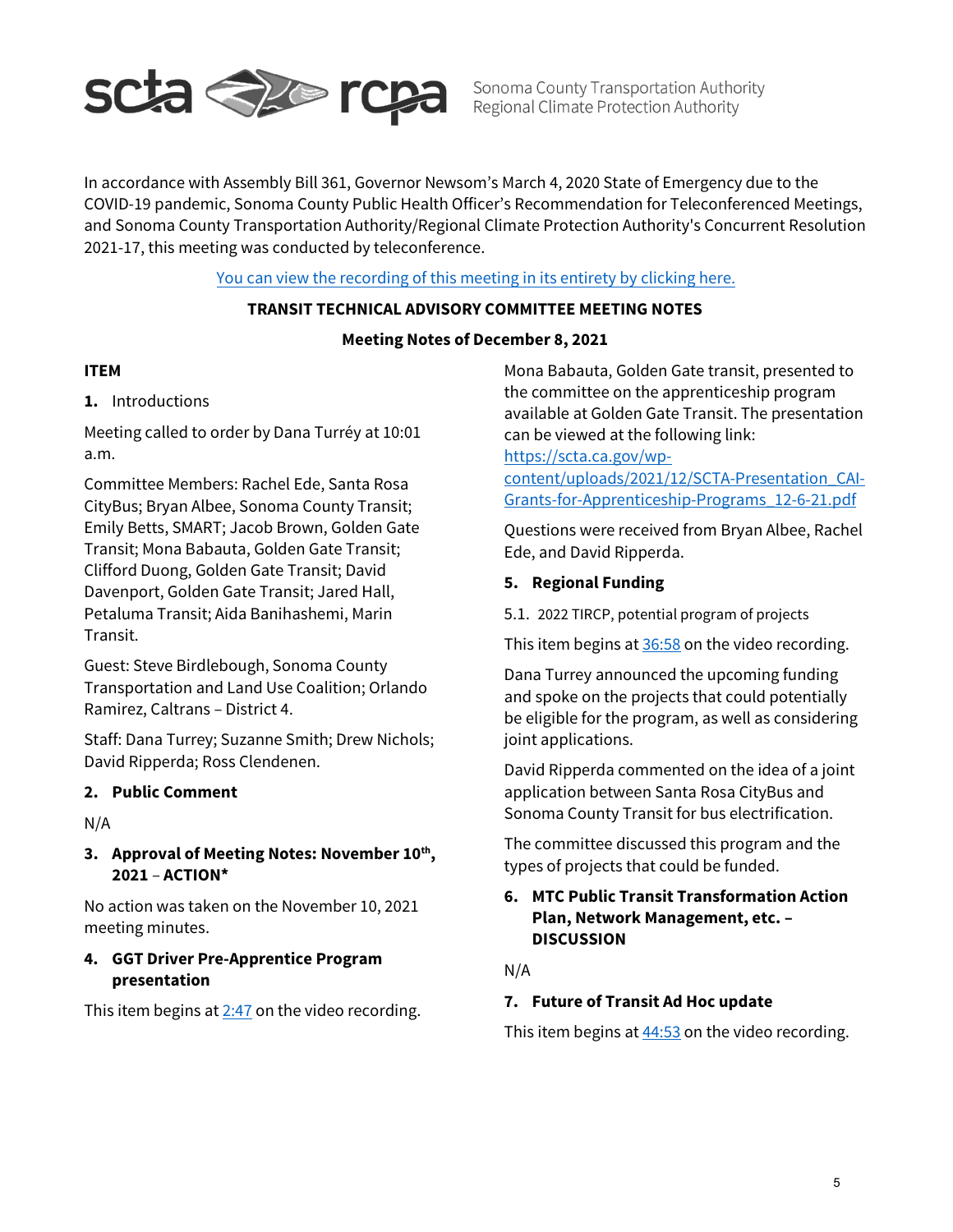Dana Turrey provided an update to the committee on the recent Future of Transit Ad Hoc meeting. Topics include the progress of funding for Phase 2 integration, Santa Rosa CityBus's presentation to the Santa Rosa City Council, updates on paratransit, and service schedules and change dates.

# **8. Transit Operator updates – Discussion**

This item begins at  $46:04$  on the video recording.

David Davenport and Jacob Brown (Golden Gate Transit), Bryan Albee (Sonoma County Transit), Jared Hall (Petaluma Transit), Emily Betts (SMART), Rachel Ede (Santa Rosa CityBus), and Aida Banihashemi (Marin Transit) each provided an update to the committee on the work in their respective agencies.

# **9. Transit Fares, including Clipper START**

N/A

### **10. Other Business / Comments / Announcements**

This item begins at [55:4](https://www.youtube.com/watch?v=tW3y09ZwMfI&t=2336s)3 on the video recording.

Emily Betts asked about free fares for veterans and active duty members.

The committee spoke on standardizing the free fare program policy.

Dana Turrey spoke on the Vision Zero Advisory Committee's review of the actions in the Plan. Staff will send the draft plan for input from the transit operators.

# **11. Adjourn**

The meeting adjourned at 11:00 am.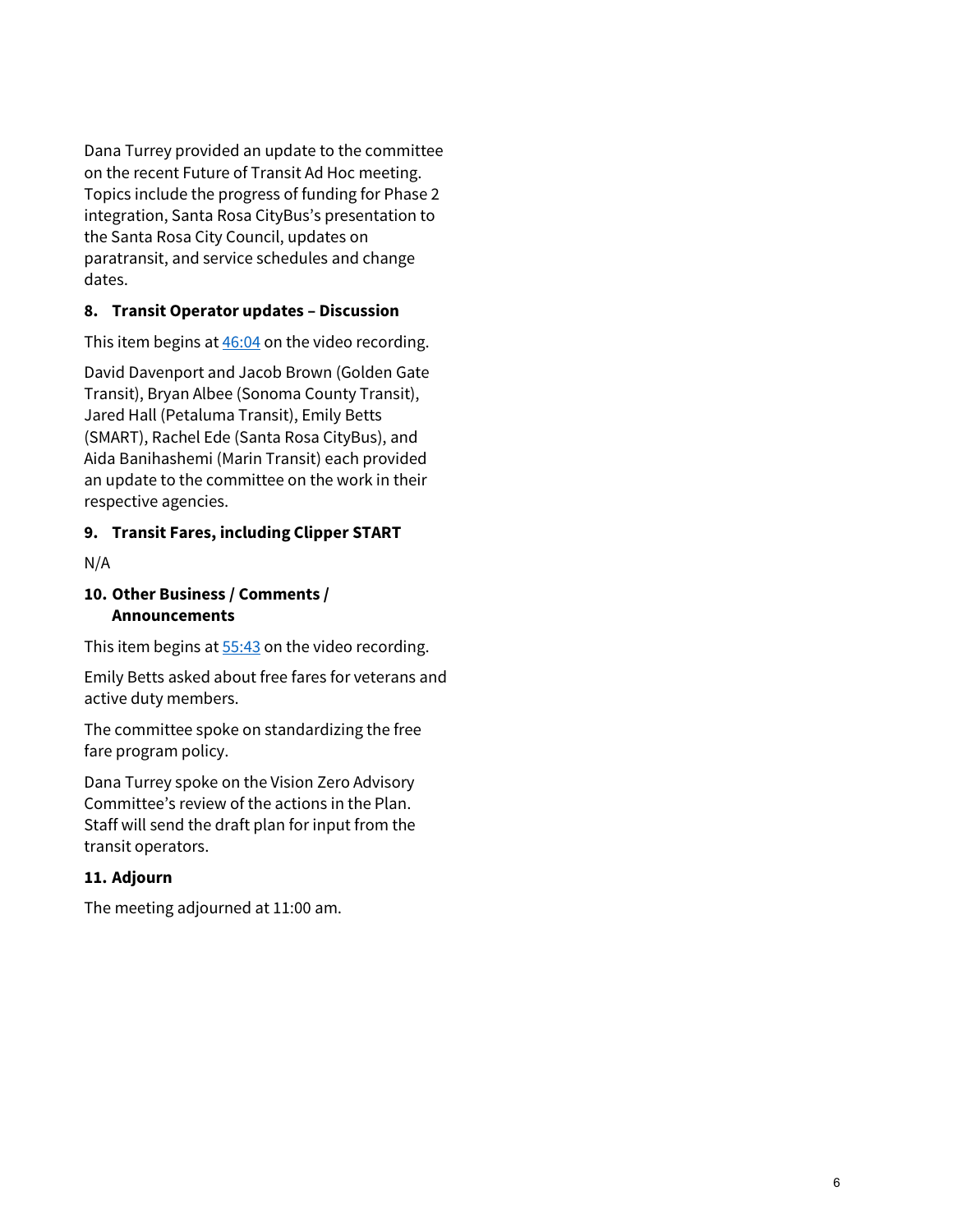#### **SONOMA COUNTY TRANSPORTATION AUTHORITY / REGIONAL CLIMATE PROTECTION AUTHORITY 2022 PROPOSED COMMITTEE MEETING DATES**

| <b>COMMITTEE</b>                                   | <b>SCTA / RCPA</b>                                                             | <b>T-TAC</b>                                                     | <b>PAC</b>                   | <b>TPCC</b>                                          | <b>CBPAC</b>                                         | <b>TAC</b>                   | CAC                                                                                          | <b>RCPA CAAC</b>                                                                                       | <b>SR 37 Policy</b><br><b>Committee</b> |
|----------------------------------------------------|--------------------------------------------------------------------------------|------------------------------------------------------------------|------------------------------|------------------------------------------------------|------------------------------------------------------|------------------------------|----------------------------------------------------------------------------------------------|--------------------------------------------------------------------------------------------------------|-----------------------------------------|
| <b>FREQUENCY</b>                                   | 2nd Monday of<br>the Month                                                     | <b>2nd Wednesday</b><br>of the Month                             | 3rd Thursday of<br>the Month | 3rd Tuesday of<br><b>Every Other</b><br><b>Month</b> | 4th Tuesday of<br><b>Every Other</b><br><b>Month</b> | 4th Thursday of<br>the Month | <b>Last Monday of</b><br>the Month                                                           | 2nd Friday of<br>every third<br><b>Month</b>                                                           | <b>First Thursday,</b><br>quarterly     |
| <b>TIME</b>                                        | 2:30 p.m.                                                                      | 10:00 a.m.                                                       | 9:00 a.m.                    | 1:30 p.m.                                            | 1:30 p.m.                                            | 1:30 p.m.                    | 4:00 p.m.                                                                                    | 11:30a.m.                                                                                              | 9:30a.m.                                |
| <b>MONTH</b>                                       |                                                                                | <b>MEETING DATES</b>                                             |                              |                                                      |                                                      |                              |                                                                                              |                                                                                                        |                                         |
| <b>JAN</b>                                         | 01/10/22                                                                       | 01/12/22                                                         | <b>None</b>                  | 01/18/22                                             | 01/25/22                                             | 01/27/22                     | 01/31/22                                                                                     | 1/14/2022                                                                                              | 1/6/2022                                |
| <b>FEB</b>                                         | 02/14/22                                                                       | 02/09/22                                                         | 02/17/22                     | None                                                 | None                                                 | 02/24/22                     | 02/28/22                                                                                     | <b>None</b>                                                                                            | <b>None</b>                             |
| <b>MAR</b>                                         | 03/14/22                                                                       | 03/09/22                                                         | <b>None</b>                  | 03/15/22                                             | 03/22/22                                             | 03/24/22                     | 03/28/22                                                                                     | None                                                                                                   | 3/3/2022                                |
| <b>APR</b>                                         | 04/11/22                                                                       | 04/13/22                                                         | 04/21/22                     | <b>None</b>                                          | None                                                 | 04/28/22                     | 04/25/22                                                                                     | 4/8/2022                                                                                               | None                                    |
| <b>MAY</b>                                         | 05/09/22                                                                       | 05/11/22                                                         | None                         | 05/17/22                                             | 05/24/22                                             | 05/26/22                     | None*                                                                                        | None                                                                                                   | <b>None</b>                             |
| <b>JUN</b>                                         | 06/13/22                                                                       | 06/08/22                                                         | 06/16/22                     | <b>None</b>                                          | <b>None</b>                                          | 06/23/22                     | 06/27/22                                                                                     | None                                                                                                   | 6/2/2022                                |
| JUL                                                | 07/11/22                                                                       | 07/13/22                                                         | <b>None</b>                  | 07/19/22                                             | 07/26/22                                             | 07/28/22                     | 07/25/22                                                                                     | 7/8/2022                                                                                               | <b>None</b>                             |
| AUG                                                | 08/08/22                                                                       | 08/10/22                                                         | 08/18/22                     | None                                                 | <b>None</b>                                          | 08/25/22                     | 08/29/22                                                                                     | None                                                                                                   | <b>None</b>                             |
| <b>SEP</b>                                         | 09/12/22                                                                       | 09/14/22                                                         | None                         | 09/20/22                                             | 09/27/22                                             | 09/22/22                     | 09/26/22                                                                                     | None                                                                                                   | 9/1/2022                                |
| <b>OCT</b>                                         | 10/10/22                                                                       | 10/12/22                                                         | 10/20/22                     | <b>None</b>                                          | None                                                 | 10/27/22                     | 10/31/22                                                                                     | 10/14/2022                                                                                             | <b>None</b>                             |
| <b>NOV</b>                                         | 11/14/22                                                                       | 11/09/22                                                         | <b>None</b>                  | 11/15/22                                             | 11/22/22                                             | <b>None</b>                  | 11/28/22                                                                                     | None                                                                                                   | <b>None</b>                             |
| <b>DEC</b>                                         | 12/12/22                                                                       | 12/14/22                                                         | 12/15/22                     | None                                                 | None                                                 | $12/1/22**$                  | None*                                                                                        | None                                                                                                   | 12/1/2022                               |
|                                                    |                                                                                |                                                                  |                              |                                                      |                                                      |                              |                                                                                              |                                                                                                        |                                         |
| <b>MEETING</b><br><b>LOCATION</b><br>*Virtual/Zoom | <b>SCTA/RCPA Board</b><br>411<br>Room,<br>King Street, Santa<br>Rosa, CA 95404 | SCTA/RCPA Conference Room, 411 King Street, Santa Rosa, CA 95404 |                              |                                                      |                                                      |                              | <b>SCTA/RCPA</b><br><b>Board Room,</b><br>411 King Street,<br><b>Santa Rosa, CA</b><br>95404 | <b>Various</b><br><b>Locations</b><br>between Marin,<br>Napa, Solano,<br>and Sonoma<br><b>Counties</b> |                                         |

*\*\*This is rescheduled from its regular date due to holidays in scheduled meeting due November and December. \*No regurarly to holiday.*

**\*Additional dates may be selected by the Policy Committee.**

| SCTA/RCPA    | Sonoma County Transportation Authority / Sonoma County Regional Climate Protection Authority Board of Directors |
|--------------|-----------------------------------------------------------------------------------------------------------------|
| <b>TAC</b>   | <b>SCTA Technical Advisory Committee</b>                                                                        |
| CAC          | <b>SCTA Citizen's Advisory Committee</b>                                                                        |
| <b>TPCC</b>  | <b>SCTA Transit Paratransit Coordinating Committee</b>                                                          |
| <b>CBPAC</b> | SCTA Countywide Bicycle Pedestrian Advisory Committee                                                           |
| <b>TTAC</b>  | <b>SCTA Transit Technical Advisory Committee</b>                                                                |
| <b>PAC</b>   | <b>SCTA Planning Advisory Committee</b>                                                                         |
| RCPA CAAC    | <b>RCPA Climate Action Advisory Committee</b>                                                                   |
| SR 37 Policy | State Route 37 Policy Committee/Resilient 37                                                                    |
| Committee    |                                                                                                                 |

Please note that some meeting dates may have been changed from their regularly scheduled dates due to holidays. Dates also change due to unforeseen circumstances. Changes will be noticed on meeting agendas in advance.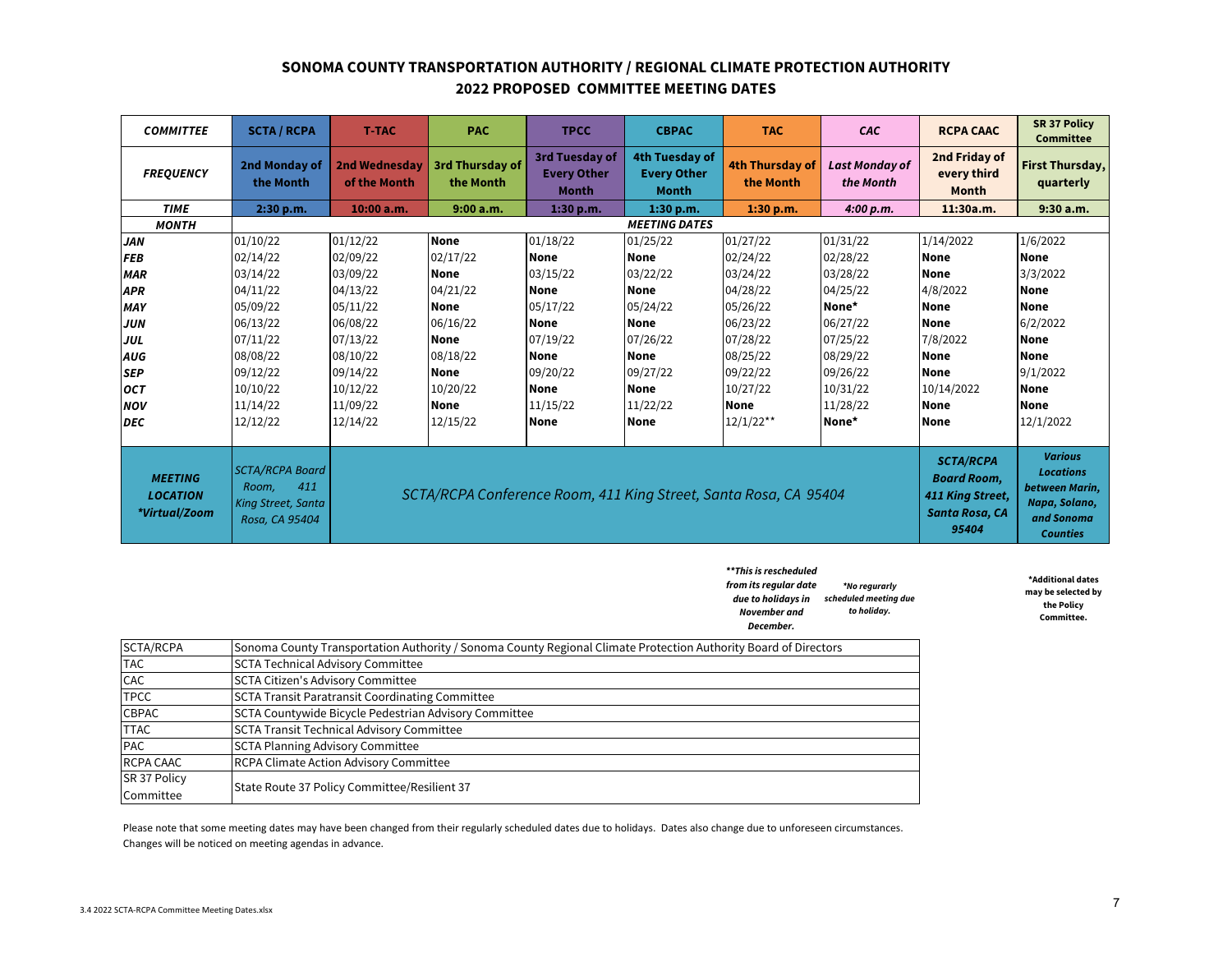

Sonoma County Transportation Authority<br>Regional Climate Protection Authority

#### **Memorandum**

**To:** Transit TAC, TAC, CBPAC

**From:** Dana Turréy, Senior Transportation Planner

**Subject:** Quarterly Status Report of TDA3 and TFCA Projects through FYE 2022 Q2

**Date:** January 12, 2022

# **Transportation Development Act, Article 3 (TDA3) Projects**

| <b>Jurisdiction</b> | <b>Project</b>                                             | ID         | Programmed<br><b>Amount</b> | <b>Expended</b> | <b>Balance</b> | <b>Fund</b><br><b>Expiration</b> |
|---------------------|------------------------------------------------------------|------------|-----------------------------|-----------------|----------------|----------------------------------|
|                     | S. Cloverdale Blvd./Santana Pedestrian and Green Bike Lane |            |                             |                 |                |                                  |
| Cloverdale          | <b>Improvements</b>                                        | 20-0010-01 | \$110,862                   | \$92,671        | \$18,191       | 6/30/2022                        |
| Healdsburg          | Front Street Sidewalk Gap Closure Project                  | 22-0010-01 | \$30,000                    | \$0             | \$30,000       | 6/30/2024                        |
| Petaluma            | Path Maintenance at Lynch Creek Trail and Prince Park Path | 20-0010-02 | \$131,210                   | \$0             | \$131,210      | 6/30/2022                        |
| Petaluma            | Lynch Creek Trail Maintenance                              | 21-0010-04 | \$62,995                    | \$0             | \$62,995       | 6/30/2023                        |
| <b>Rohnert Park</b> | Trail to Crane Creek Regional Park                         | 21-0010-02 | \$480,000                   | \$0             | \$480,000      | 6/30/2023                        |
| Santa Rosa          | Santa Rosa Ave Bike and Pedestrian Enhancements - Phase 1  | 20-0010-81 | \$250,000                   | \$145,938       | \$104,062      | 6/30/2022                        |
| Santa Rosa          | Santa Rosa Ave Bike and Pedestrian Enhancements - Phase 2  | 21-0010-03 | \$450,000                   | \$0             | \$450,000      | 6/30/2023                        |
| Sebastopol          | ADA Curb Ramp upgrades SR 116                              | 20-0010-03 | \$32,383                    | \$0             | \$32,383       | 6/30/2022                        |
| Sonoma County -     | Copeland Creek Trail - Extension Petaluma Hill Rd to Crane |            |                             |                 |                |                                  |
| <b>RP</b>           | Creek RP                                                   | 21-0010-05 | \$200,000                   | \$0             | \$200,000      | 6/30/2023                        |
| Windsor             | Crosswalk Enhancement on Starr Road and Stellar Lane       | 22-0010-02 | \$110,000                   | \$0             | \$110,000      | 6/30/2024                        |

• Projects in red have upcoming expiration dates. Project costs must be incurred prior to the TDA3 expiration date (typically June 30).

• **Sponsors must submit invoices no later than August 31 for any funds expiring June 30.** Submit invoices to MTC Accounts Payable [acctpay@bayareametro.gov,](mailto:acctpay@bayareametro.gov) and copy SCTA (Dana Turré[y dana.turrey@scta.ca.gov\)](mailto:dana.turrey@scta.ca.gov).